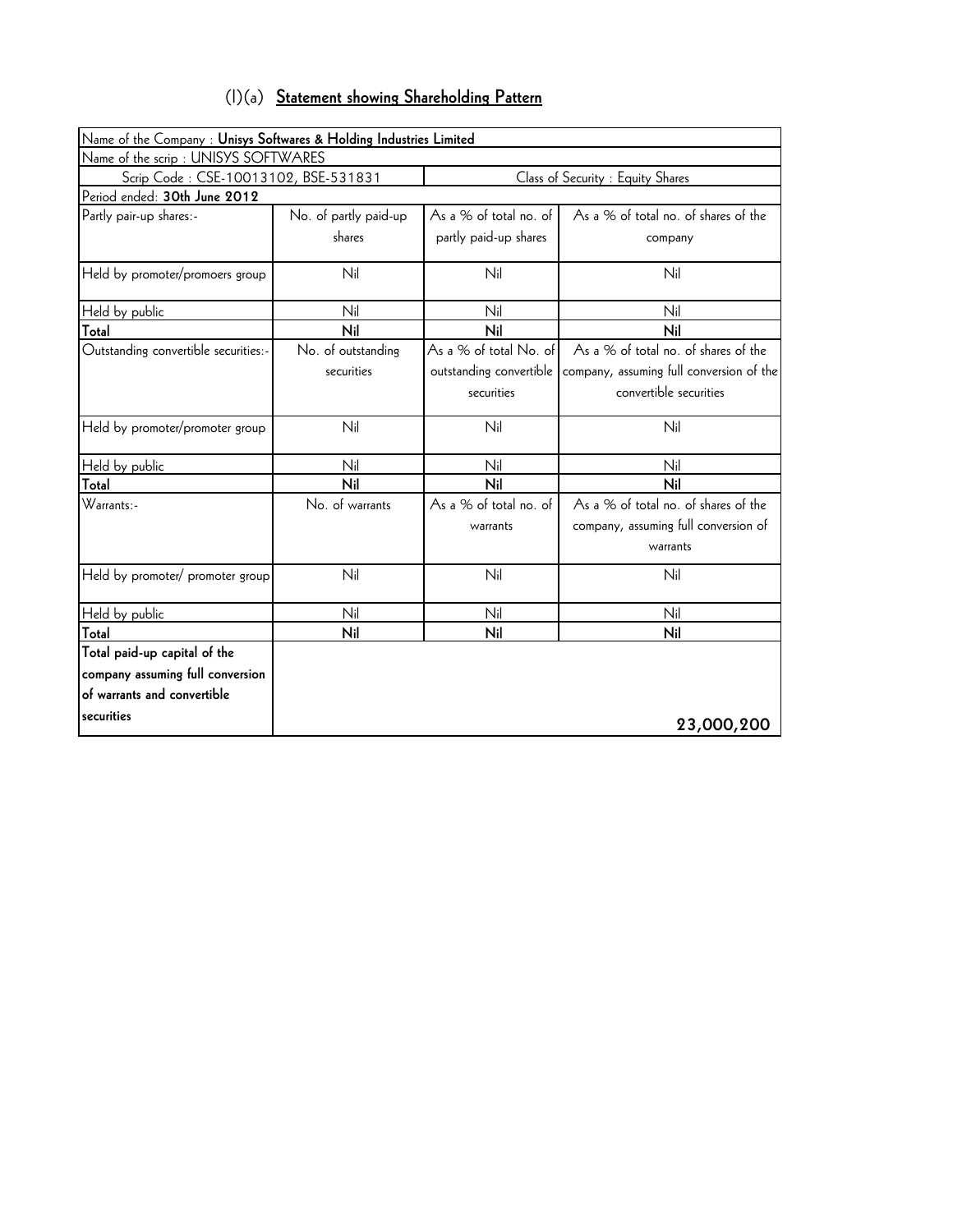## (I)(a) **Statement showing Shareholding Pattern under Clause 35 of the Listing Agreement**

|      | Name of the Company:                           | UNISYS SOFTWARES & HOLDING INDUSTRIES LTD |                 |                          |            |                                    |                   |                      |  |  |  |
|------|------------------------------------------------|-------------------------------------------|-----------------|--------------------------|------------|------------------------------------|-------------------|----------------------|--|--|--|
|      | Scrip Code: CSE-10013102, BSE-531831           |                                           |                 |                          |            | Quarter ended:                     |                   | 30th June 2012       |  |  |  |
|      |                                                |                                           |                 |                          |            |                                    |                   |                      |  |  |  |
|      | Cate-gory Category of shareholder              | Number of                                 | Total number of | Number of shares         |            | Total shareholding as a percentage | Shares Pledged or |                      |  |  |  |
| code |                                                | shareholders                              | shares          | held in                  |            |                                    |                   |                      |  |  |  |
|      |                                                |                                           |                 | dematerialized form      |            | of total number of shares          |                   | otherwise encumbered |  |  |  |
|      |                                                |                                           |                 |                          |            | As a percentage As a percentage    | Number of         | As a                 |  |  |  |
|      |                                                |                                           |                 |                          | of $(A+B)$ | of $(A+B+C)$                       | Shares            | Percentage           |  |  |  |
|      |                                                |                                           |                 |                          |            |                                    |                   |                      |  |  |  |
| (1)  | (II)                                           | (III)                                     | (IV)            | (V)                      | (VI)       | (VII)                              | (VIII)            | $IIV = (XI)$         |  |  |  |
|      |                                                |                                           |                 |                          |            |                                    |                   | $)/(V1)^*100$        |  |  |  |
| (A)  | Shareholding of Promoter and Promoter Group    |                                           |                 |                          |            |                                    |                   |                      |  |  |  |
|      |                                                |                                           |                 |                          |            |                                    |                   |                      |  |  |  |
| $-1$ | Indian                                         |                                           |                 |                          |            |                                    |                   |                      |  |  |  |
| (a)  | Individuals/ Hindu Undivided Family            | 5                                         | 4,256,400       | 4,256,400                | 18.506%    | 18.506%                            |                   |                      |  |  |  |
| (b)  | Central Government/ State Government(s)        | $\overline{\phantom{a}}$                  |                 |                          | 0.000%     | 0.000%                             |                   |                      |  |  |  |
| (c)  | <b>Bodies Corporate</b>                        | $\overline{2}$                            | 1,000,000       | $\sim$                   | 4.348%     | 4.348%                             |                   |                      |  |  |  |
| (d)  | Financial Institutions/ Banks                  | ÷.                                        |                 | $\mathcal{L}$            | 0.000%     | 0.000%                             |                   | $\omega$             |  |  |  |
| (e)  | Any Other - Specify                            | ä,                                        | $\blacksquare$  | $\overline{\phantom{a}}$ | 0.000%     | 0.000%                             |                   | $\sim$               |  |  |  |
|      | <b>Directors</b>                               | 3                                         | 139,900         | 139,900                  | 0.608%     | 0.608%                             |                   | $\omega$             |  |  |  |
|      | Directors Relatives                            | 5                                         | 163,100         | 163,000                  | 0.709%     | 0.709%                             |                   |                      |  |  |  |
|      | Sub-Total (A)(1)                               | 15                                        | 5,559,400       | 4,559,300                | 24.171%    | 24.171%                            |                   | $\sim$               |  |  |  |
| -2   | Foreign                                        |                                           |                 |                          | 0.000%     | 0.000%                             |                   | $\sim$               |  |  |  |
| (a)  | Individuals (Non-Resident Individuals/ Foreign | $\overline{\phantom{a}}$                  |                 |                          | 0.000%     | 0.000%                             |                   |                      |  |  |  |
|      | Individuals)                                   |                                           |                 |                          |            |                                    |                   |                      |  |  |  |
| (b)  | <b>Bodies Corporate</b>                        | ÷,                                        |                 | ÷,                       | 0.000%     | 0.000%                             |                   | $\omega$             |  |  |  |
| (c)  | Institutions                                   | $\blacksquare$                            | $\blacksquare$  | $\blacksquare$           | 0.000%     | 0.000%                             | $\omega$          | $\sim$               |  |  |  |
| (d)  | Qualified Foreign Investor                     | ÷,                                        |                 | $\blacksquare$           | 0.000%     | 0.000%                             |                   |                      |  |  |  |
| (e)  | Any Other (specify)                            | ÷,                                        |                 | $\sim$                   | 0.000%     | 0.000%                             |                   | $\omega$             |  |  |  |
|      | $Sub-Total (A)(2)$                             | ÷,                                        |                 |                          | 0.000%     | 0.000%                             |                   | $\omega_{\rm c}$     |  |  |  |
|      | Total Shareholding of Promoter and Promoter    |                                           |                 |                          |            |                                    |                   |                      |  |  |  |
|      | Group $(A) = (A)(1) + (A)(2)$                  | 15                                        | 5,559,400       | 4,559,300                | 24.171%    | 24.171%                            |                   |                      |  |  |  |
| (B)  | Public shareholding                            |                                           |                 |                          | 0.000%     | 0.000%                             | N.A.              | N.A.                 |  |  |  |
| -1   | Institutions                                   |                                           |                 |                          | 0.000%     | 0.000%                             | N.A.              | N.A.                 |  |  |  |
| (a)  | Mutual Funds/ UTI                              | ÷.                                        |                 |                          | 0.000%     | 0.000%                             |                   |                      |  |  |  |
| (b)  | Financial Institutions/ Banks                  | $\mathbf{1}$                              | 100             | 100                      | 0.000%     | 0.000%                             |                   |                      |  |  |  |
| (c)  | Central Government/ State Government(s)        | $\overline{\phantom{a}}$                  | $\omega$        | $\omega$                 | 0.000%     | 0.000%                             |                   |                      |  |  |  |
| (d)  | Venture Capital Funds                          | ÷,                                        |                 | $\overline{\phantom{a}}$ | 0.000%     | 0.000%                             |                   |                      |  |  |  |
| (e)  | Insurance Companies                            | ä,                                        | $\omega$        | $\sim$                   | 0.000%     | 0.000%                             |                   |                      |  |  |  |
| (f)  | Foreign Institutional Investors                |                                           |                 |                          | 0.000%     | 0.000%                             |                   |                      |  |  |  |
| (g)  | Foreign Venture Capital Investors              |                                           |                 |                          | 0.000%     | 0.000%                             |                   |                      |  |  |  |
| (h)  | NRI                                            | $\overline{\phantom{a}}$                  |                 |                          | 0.000%     | 0.000%                             |                   |                      |  |  |  |
|      | $Sub-Total (B)(1)$                             | 1                                         | 100             | 100                      | 0.000%     | 0.000%                             |                   |                      |  |  |  |
| $-2$ | Non-institutions                               |                                           |                 |                          | 0.000%     | 0.000%                             | N.A.              | N.A.                 |  |  |  |
| (a)  | <b>Bodies Corporate</b>                        | 153                                       | 13,089,741      | 10,999,241               | 56.911%    | 56.911%                            |                   |                      |  |  |  |
| (b)  | Individuals -                                  |                                           |                 |                          | 0.000%     | 0.000%                             |                   |                      |  |  |  |
| i.   | Individual shareholders holding nominal share  | 1,246                                     | 471,495         | 258,093                  | 2.050%     | 2.050%                             |                   |                      |  |  |  |
|      | capital up to Rs. 1 lakh.                      |                                           |                 |                          |            |                                    |                   |                      |  |  |  |
|      |                                                |                                           |                 |                          |            |                                    |                   |                      |  |  |  |
| ii.  | Individual shareholders holding nominal share  | 75                                        | 3,551,811       | 3,153,211                | 15.443%    | 15.443%                            |                   |                      |  |  |  |
|      | capital in excess of Rs. 1 lakh.               |                                           |                 |                          |            |                                    |                   |                      |  |  |  |
| (c)  | Any Other (specify) - NRI / OCB                | 5                                         | 727             | 727                      | 0.003%     | 0.003%                             |                   |                      |  |  |  |
|      | Hindu Undivided Family                         | 17                                        | 272,061         | 272,061                  | 1.183%     | 1.183%                             |                   |                      |  |  |  |
|      | Clearing Member                                | 5                                         | 54,865          | 54,865                   | 0.239%     | 0.239%                             |                   |                      |  |  |  |
|      | Sub-Total (B)(2)                               | 1,501                                     | 17,440,700      | 14,738,198               | 75.828%    | 75.828%                            |                   |                      |  |  |  |
|      | $(B) =$<br>Public<br>Shareholding<br>Total     | 1,502                                     | 17,440,800      | 14,738,298               | 75.829%    | 75.829%                            |                   |                      |  |  |  |
|      | $(B)(1)+(B)(2)$                                |                                           |                 |                          |            |                                    | N.A.              | N.A.                 |  |  |  |
|      | TOTAL $(A)+(B)$                                | 1,517                                     | 23,000,200      | 19,297,598               | 100.000%   | 100.000%                           |                   |                      |  |  |  |
| (C)  | Shares held by Custodians and against which    |                                           |                 |                          | 0.000%     | 0.000%                             |                   |                      |  |  |  |
|      | Depository Receipts have been issued           |                                           |                 |                          |            |                                    | N.A.              | N.A.                 |  |  |  |
| (1)  | Promoter and Promoter Group                    | $\sim$                                    | $\sim$          |                          | 0.000%     | 24.171%                            |                   |                      |  |  |  |
| (2)  | Public                                         | ä,                                        | $\blacksquare$  | ä,                       | 0.000%     | 75.829%                            | N.A.              | N.A.                 |  |  |  |
|      | TOTAL (C)                                      |                                           |                 |                          |            | 1                                  |                   |                      |  |  |  |
|      | GRAND TOTAL $(A)+(B)+(C)$                      | 1,517                                     | 23,000,200      | 19,297,598               | 100.000%   | 100.000%                           | $\sim$            |                      |  |  |  |
|      |                                                |                                           |                 |                          |            |                                    |                   |                      |  |  |  |

Notes : Not Any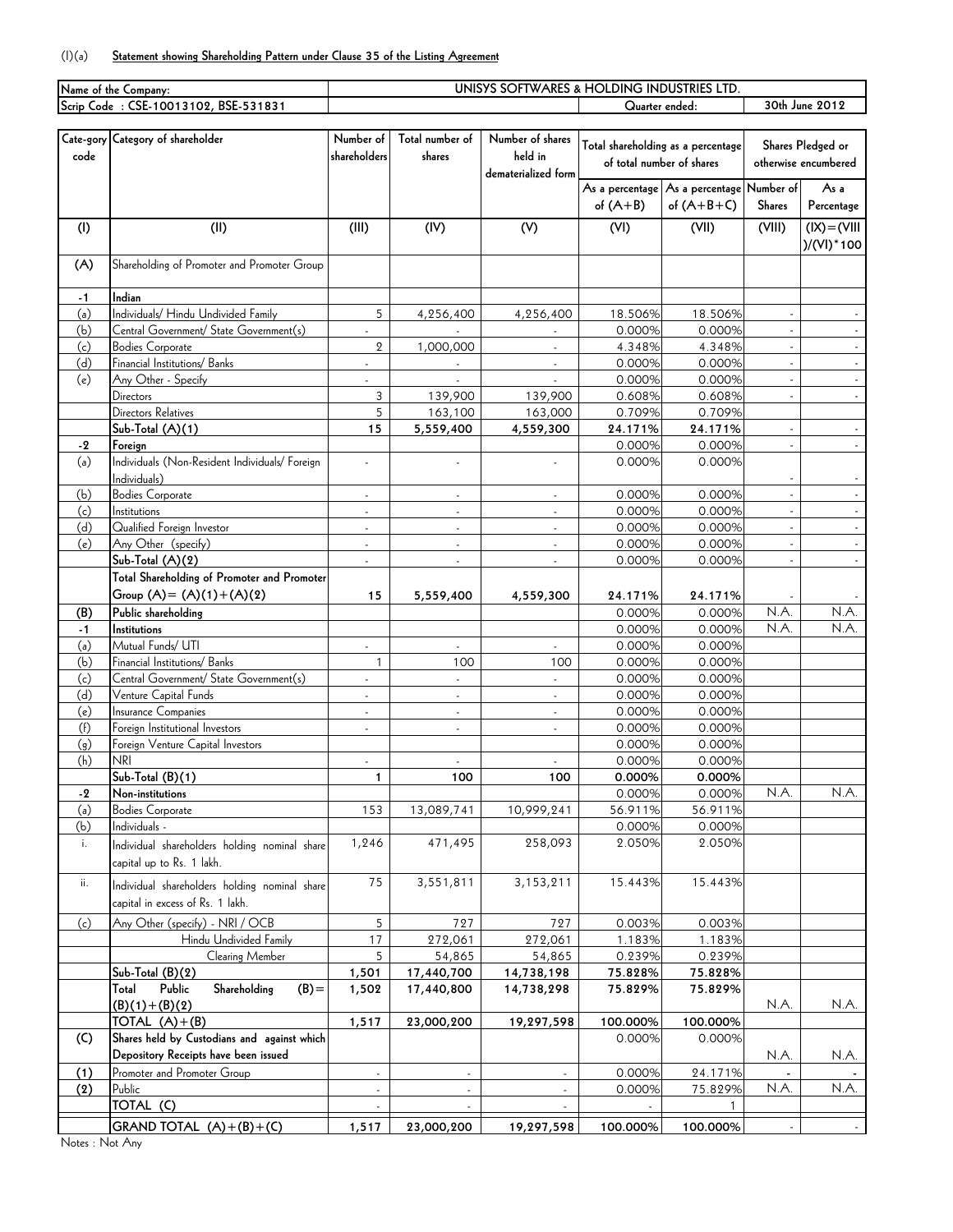|                | Name of the Company:                                                                              | UNISYS SOFTWARES & HOLDING INDUSTRIES LTD. |                    |                          |                              |                          |                          |                          |                          |                               |                         |
|----------------|---------------------------------------------------------------------------------------------------|--------------------------------------------|--------------------|--------------------------|------------------------------|--------------------------|--------------------------|--------------------------|--------------------------|-------------------------------|-------------------------|
|                | Scrip Code: CSE-10013102, BSE-531831                                                              |                                            | Quarter ended:     |                          |                              |                          |                          |                          | 30th June 2012           |                               |                         |
| (l)(b)         | Statement showing Shareholding of persons belonging to the category "Promoter and Promoter Group" |                                            |                    |                          |                              |                          |                          |                          |                          |                               |                         |
| Sr. No.        | Name of the shareholder                                                                           |                                            |                    |                          |                              |                          |                          |                          |                          | <b>Details of Convertible</b> | Total shares (including |
|                |                                                                                                   | Details of Shares held                     |                    |                          | <b>Encumbered Shares</b>     |                          |                          | Details of Warrants      |                          | <b>Securities</b>             | underlying shares       |
|                |                                                                                                   | Number of                                  | As a % of          | Number                   | As <sub>a</sub>              | As a % of                | Number of                | As a % of                | Number of                | As a % of                     | assuming full           |
|                |                                                                                                   | shares                                     | <b>Grand Total</b> |                          | Percentage                   | <b>Grand Total</b>       | <b>Warrants</b>          | Total No. of             | Convertible              | Total No. of                  | conversion of warrants  |
|                |                                                                                                   |                                            | $(A)+(B)+(A)$      |                          |                              | $(A)+(B)$                | held                     | Warrants of              | <b>Securities</b>        | Convertible                   | and convertible         |
|                |                                                                                                   |                                            | C)                 |                          |                              | $+(C)$ of Sub-           |                          | the same Class           | held                     | Securities of                 | securities) as a % of   |
|                |                                                                                                   |                                            |                    |                          |                              | Clause (I)(a)            |                          |                          |                          | the same                      | diluted share capital   |
| (1)            | (II)                                                                                              | (III)                                      | (IV)               | (V)                      | $(VI) = (V)/$<br>$(III)*100$ | (VII)                    | (VIII)                   | (XI)                     | (X)                      | C <sub>loc</sub><br>(XI)      | (XII)                   |
|                | Sushil Kr. Purohit                                                                                | 998,000                                    | 4.339%             | $\overline{\phantom{a}}$ |                              | $\sim$                   | $\sim$                   | $\overline{\phantom{a}}$ | $\sim$                   |                               | 998,000                 |
| $\overline{2}$ | Jagdish Prasad Purohit                                                                            | 995,700                                    | 4.329%             |                          | $\sim$                       | $\sim$                   |                          |                          |                          |                               | 995,700                 |
| 3              | Pawan Kr. Purohit                                                                                 | 994,300                                    | 4.323%             | $\blacksquare$           | $\blacksquare$               | $\sim$                   | $\blacksquare$           | $\blacksquare$           | ٠                        |                               | 994,300                 |
| $\overline{4}$ | Kailash Prasad Purohit                                                                            | 981,000                                    | 4.265%             |                          | $\mathbf{r}$                 | $\sim$                   |                          | $\mathbf{r}$             | ÷                        |                               | 981,000                 |
| 5              | Jagdish Prasad Purohit                                                                            | 287,400                                    | 1.250%             | $\overline{\phantom{a}}$ | $\blacksquare$               | $\sim$                   | $\blacksquare$           | $\overline{\phantom{a}}$ | $\blacksquare$           |                               | 287,400                 |
| 6              | Neha Cassettes Pvt. Ltd.                                                                          | 500,000                                    | 2.174%             |                          | $\blacksquare$               | $\sim$                   | ÷.                       | $\sim$                   | $\overline{\phantom{a}}$ |                               | 500,000                 |
| $\overline{7}$ | Jai Ambe Cassettes Pvt. Ltd.                                                                      | 500,000                                    | 2.174%             | $\overline{\phantom{a}}$ | $\overline{\phantom{a}}$     | $\overline{\phantom{a}}$ | $\blacksquare$           | $\overline{\phantom{a}}$ | $\sim$                   | $\overline{\phantom{a}}$      | 500,000                 |
| 8              | Sushil Kr. Purohit                                                                                | 74,900                                     | 0.326%             | $\overline{\phantom{a}}$ | $\blacksquare$               | $\sim$                   | $\blacksquare$           | $\blacksquare$           | $\blacksquare$           |                               | 74,900                  |
| 9              | <b>Bimal Joshi</b>                                                                                | 53,000                                     | 0.230%             |                          | $\overline{\phantom{a}}$     | $\blacksquare$           |                          | $\overline{\phantom{a}}$ | $\overline{\phantom{a}}$ |                               | 53,000                  |
| 10             | Jagdish Prasad Purohit                                                                            | 15,000                                     | 0.065%             |                          | $\blacksquare$               | $\sim$                   | $\overline{\phantom{a}}$ | $\blacksquare$           | $\blacksquare$           |                               | 15,000                  |
| 11             | Kailash Prasad Purohit                                                                            | 50,000                                     | 0.217%             |                          | $\blacksquare$               | $\sim$                   |                          | $\overline{\phantom{a}}$ | $\overline{\phantom{a}}$ |                               | 50,000                  |
| 12             | Pawan Kr. Purohit                                                                                 | 50,000                                     | 0.217%             | $\mathbf{r}$             | $\overline{\phantom{a}}$     | $\sim$                   |                          | $\overline{\phantom{a}}$ | $\blacksquare$           |                               | 50,000                  |
| 13             | Dolly Purohit                                                                                     | 30,000                                     | 0.130%             |                          | ٠                            | ÷                        |                          | $\blacksquare$           |                          |                               | 30,000                  |
| 14             | Priyanka Purohit                                                                                  | 30,000                                     | 0.130%             | $\blacksquare$           | $\blacksquare$               | $\sim$                   | $\blacksquare$           | $\blacksquare$           | $\overline{\phantom{a}}$ |                               | 30,000                  |
| 15             | <b>Balchand Purohit</b>                                                                           | 100                                        | 0.000%             |                          | ÷,                           | $\overline{\phantom{a}}$ |                          | $\overline{\phantom{a}}$ |                          |                               | 100                     |
|                | <b>TOTAL</b>                                                                                      | 5,559,400                                  | 24.171%            |                          | $\sim$                       | $\sim$                   | $\sim$                   | $\sim$                   | ÷.                       |                               | 5,559,400               |

| (l)(c)(i) | Statement showing holding of securities (including shares, warrants, convertible securities) of persons belonging to the category "Public" and holding more than 1% of the total number of shares |                          |                    |        |                            |                    |                 |                     |             |                        |                         |
|-----------|---------------------------------------------------------------------------------------------------------------------------------------------------------------------------------------------------|--------------------------|--------------------|--------|----------------------------|--------------------|-----------------|---------------------|-------------|------------------------|-------------------------|
| Sr. No.   | Name of the shareholder                                                                                                                                                                           | <b>Total Shares Held</b> |                    |        | <b>Encumbered Shares</b>   |                    |                 | Details of Warrants |             | Details of Convertible | Total shares (including |
|           |                                                                                                                                                                                                   | Number of                | As a $%$ of        | Number | As a                       | As a $%$ of        | Number of       | As a $%$ of         | Number of   | As a % of              | underlying shares       |
|           |                                                                                                                                                                                                   | shares                   | <b>Grand Total</b> |        | Percentage                 | <b>Grand Total</b> | <b>Warrants</b> | Total No. of        | Convertible | Total No. of           | assuming full           |
|           |                                                                                                                                                                                                   |                          | $(A)+(B)+$         |        |                            | $(A)+(B)$          | held            | Warrants of         | Securities  | Convertible            | conversion of warrants  |
|           |                                                                                                                                                                                                   |                          | (C)                |        |                            | $+(C)$ of Sub-     |                 | the same Class      | held        | Securities of          | and convertible         |
|           |                                                                                                                                                                                                   |                          |                    |        |                            | Clause (1)(a)      |                 |                     |             | the same               | securities) as a % of   |
|           |                                                                                                                                                                                                   |                          |                    |        |                            |                    |                 |                     |             | Class                  | diluted share capital   |
| (1)       | (II)                                                                                                                                                                                              | (III)                    | (IV)               | (V)    | $(VI) = (V)/$<br>(III)*100 | (VII)              | (VIII)          | (XI)                | (X)         | (XI)                   | (XII)                   |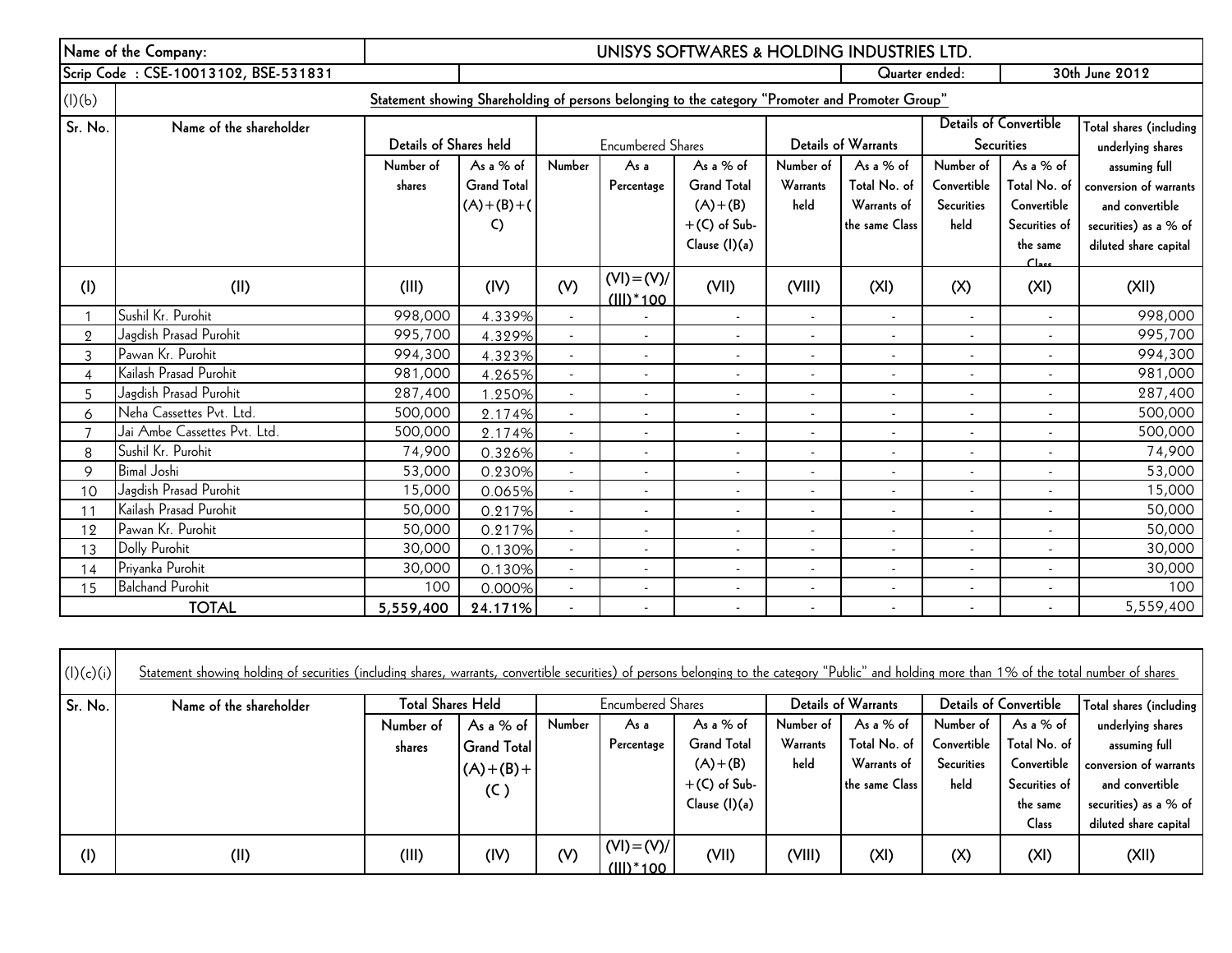|                | Sahayta Financial Consultancy Services India |           |         |                          |                          |                          |                          |                          |        |                          |           |
|----------------|----------------------------------------------|-----------|---------|--------------------------|--------------------------|--------------------------|--------------------------|--------------------------|--------|--------------------------|-----------|
|                | Pvt. Limited                                 | 1,000,000 | 4.348%  |                          |                          |                          |                          |                          |        |                          | 1,000,000 |
| $\overline{2}$ | Esquare Enclave Private Limited              | 492,519   | 2.141%  |                          | $\blacksquare$           | $\blacksquare$           | $\sim$                   | ٠                        | $\sim$ | ٠                        | 492,519   |
| 3              | Confort Securities Limited                   | 468,863   | 2.039%  |                          | $\blacksquare$           | $\blacksquare$           |                          |                          | $\sim$ |                          | 468,863   |
|                | <b>SKM Travels Private Limited</b>           | 468,910   | 2.039%  |                          | ٠                        | $\sim$                   | $\overline{\phantom{a}}$ |                          | $\sim$ | $\overline{\phantom{a}}$ | 468,910   |
| 5              | Decent Vincom Private Limited                | 447,682   | .946%   | $\overline{\phantom{a}}$ | $\blacksquare$           | $\sim$                   | ٠                        | ٠                        | $\sim$ | $\overline{\phantom{a}}$ | 447,682   |
| 6              | Religare Finvest Limited                     | 450,000   | .957%   | $\sim$                   | ٠                        | $\blacksquare$           | $\overline{\phantom{a}}$ | $\overline{\phantom{a}}$ | $\sim$ | $\overline{\phantom{a}}$ | 450,000   |
|                | Vaishali Infosystem India Pvt. Ltd.          | 384,707   | .673%   | $\overline{\phantom{a}}$ | $\overline{\phantom{a}}$ | $\sim$                   | $\overline{\phantom{a}}$ | $\overline{\phantom{a}}$ | $\sim$ | $\overline{\phantom{a}}$ | 384,707   |
| 8              | Kingfisher Properties Private Limited        | 642,554   | 2.794%  | $\overline{\phantom{a}}$ | $\blacksquare$           | $\overline{\phantom{a}}$ | $\overline{\phantom{a}}$ | $\overline{\phantom{a}}$ | $\sim$ | $\overline{\phantom{a}}$ | 642,554   |
| 9              | Mahesh Kr. Agarwal                           | 384,492   | .672%   |                          |                          |                          |                          |                          |        |                          | 384,492   |
| 10             | Scope Vyapar Private Limited                 | 382,001   | .661%   |                          |                          |                          |                          |                          |        |                          | 382,001   |
| 11             | Hamsafar Marketings Private Limited          | 373,100   | .622%   | $\sim$                   | $\blacksquare$           | $\blacksquare$           | $\overline{\phantom{a}}$ | $\overline{\phantom{a}}$ | $\sim$ | $\overline{\phantom{a}}$ | 373,100   |
| 12             | Brijdham Dealcom Private Limited             | 350,000   | 522%    | $\sim$                   | $\overline{\phantom{a}}$ | $\sim$                   | $\overline{\phantom{a}}$ | $\overline{\phantom{a}}$ | $\sim$ | $\overline{\phantom{a}}$ | 350,000   |
| 13             | Mangalmayee Highrise Private Limited         | 339,706   | .477%   |                          |                          |                          |                          |                          |        |                          | 339,706   |
| 14             | Gateway Financial Services Ltd.              | 384,776   | .673%   |                          |                          |                          |                          |                          |        |                          | 384,776   |
| 15             | Forum Suppliers Private Limited              | 271,557   | .181%   |                          |                          |                          |                          |                          |        |                          | 271,557   |
| 16             | Sankalp Vincom Private Limited               | 277,510   | .207%   |                          | ÷.                       | $\sim$                   | $\sim$                   | $\sim$                   | $\sim$ | $\sim$                   | 277,510   |
| 17             | Emkay Global Financial Services Ltd.         | 254,880   | .108%   |                          |                          |                          |                          |                          |        |                          | 254,880   |
| 18             | Pushpanjali Commotrade Private Limited       | 248,096   | .079%   |                          |                          |                          |                          |                          |        |                          | 248,096   |
| 19             | <b>DKS</b> Enterprises Private Limited       | 237,477   | .032%   |                          |                          |                          |                          |                          |        |                          | 237,477   |
| 20             | Everlink Distributors Private Limited        | 250,000   | .087%   | $\sim$                   | $\blacksquare$           | $\sim$                   | $\sim$                   | $\blacksquare$           | $\sim$ |                          | 250,000   |
| 21             | Compass Distributors Private Limited         | 247,171   | .075%   | $\sim$                   | ٠                        | $\overline{\phantom{a}}$ | $\overline{\phantom{a}}$ | ٠                        | $\sim$ |                          | 247,171   |
| 22             | Skylight Distributors Private Limited        | 311,150   | .353%   |                          | ÷                        | $\overline{\phantom{a}}$ | $\blacksquare$           | $\overline{\phantom{a}}$ | $\sim$ | $\overline{\phantom{a}}$ | 311,150   |
|                | <b>TOTAL</b>                                 | 8,667,151 | 37.683% |                          |                          |                          |                          |                          |        |                          | 8,667,151 |

|            | <b>TOTAL</b>                                                                                                                                                                                         | 8,667,151 | 37.683%                                                                                                             |                       |                                                            |                                          |                                             |                         | 8,667,151                                                                                                                         |
|------------|------------------------------------------------------------------------------------------------------------------------------------------------------------------------------------------------------|-----------|---------------------------------------------------------------------------------------------------------------------|-----------------------|------------------------------------------------------------|------------------------------------------|---------------------------------------------|-------------------------|-----------------------------------------------------------------------------------------------------------------------------------|
| (I)(c)(ii) | Statement showing holding of securities (including shares, warrants, convertible securities) of persons (together with PAC) belonging to the category "Public" and holding more than 5% of the total |           |                                                                                                                     |                       | number of shares of the company                            |                                          |                                             |                         |                                                                                                                                   |
| Sr. No.    | Name(s) of the shareholder(s) and the                                                                                                                                                                | Number of | Shares as a % of total                                                                                              |                       | Details of Warrants                                        | <b>Details of Convertible Securities</b> |                                             |                         | Total shares (including                                                                                                           |
|            | Persons Acting in Concert (PAC) with<br>them                                                                                                                                                         | shares    | number of shares {i.e.,<br><b>Grand Total</b><br>$(A)+(B)+(C)$<br>indicated in Statement<br>at para $(l)(a)$ above} | Number of<br>Warrants | As a % total<br>number of<br>warrants of the<br>same class | Number of Convertible<br>Securities held | convertible securities of the<br>same class | % w.r.t total number of | underlying shares<br>assuming full<br>conversion of warrants<br>and convertible<br>securities) as a % of<br>diluted share capital |
|            | N.A.                                                                                                                                                                                                 |           |                                                                                                                     |                       | -                                                          |                                          |                                             |                         |                                                                                                                                   |
|            | Total $\ldots$ .                                                                                                                                                                                     |           |                                                                                                                     |                       | -                                                          |                                          |                                             |                         |                                                                                                                                   |